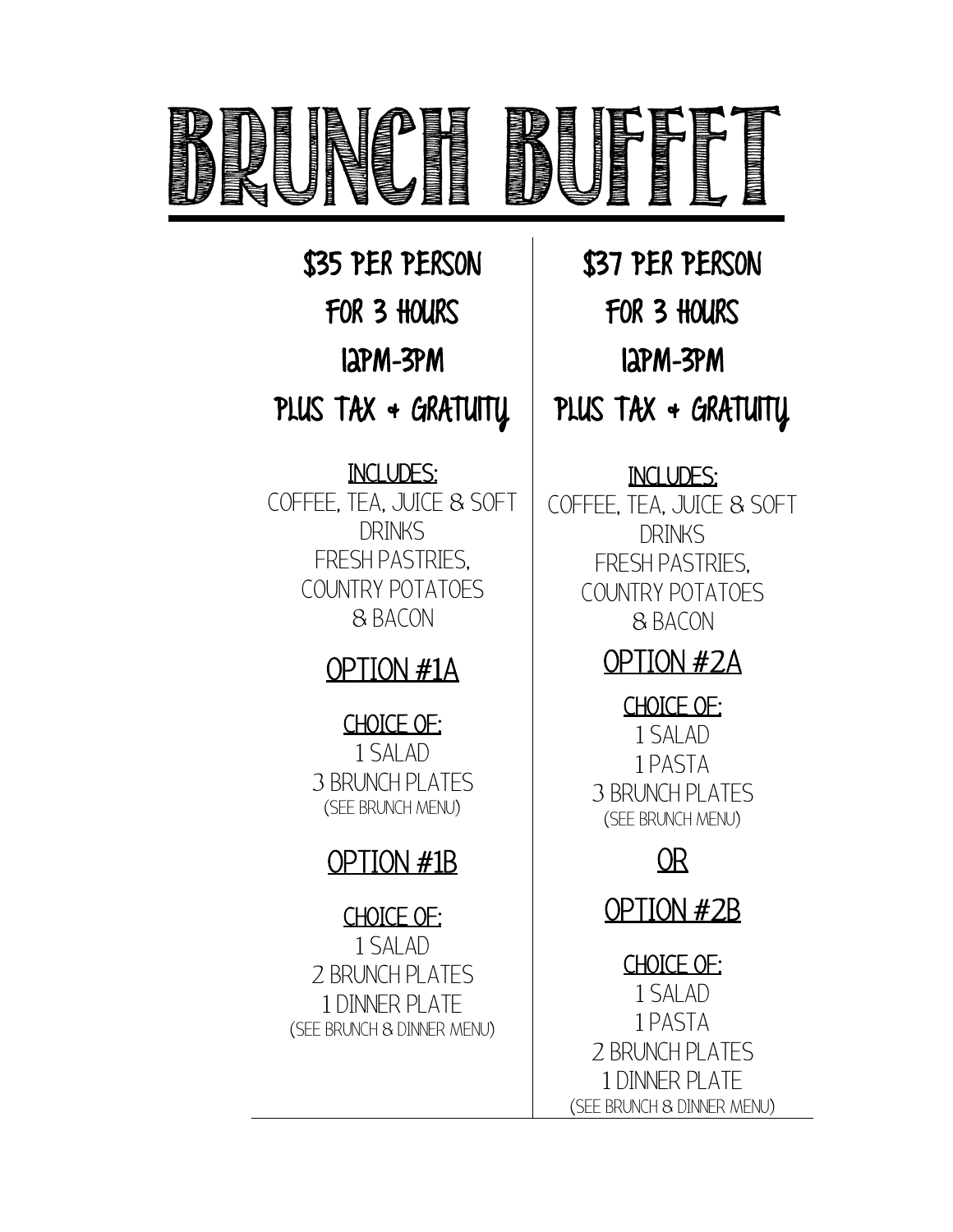# SALAD CAESAR SIMPLES GREENS CHOPPED SALAD

# PASTA POMODORO ALA VODKA



# MAKE YOUR OWN OMELETTE

PICK 3

AMERICAN **CHEESE** SWISS CHEDDAR MOZZARELLA AVOCADO

**FETA** BLEU CHEESE BRIE JALAPENOS SPINACH

CHORIZO MUSHROOMS BACON SAUSAGE PEPPERS

ONIONS TOMATOES ASPARAGUS PROSCIUTTO ARUGULA **BROCCOLI** GOAT CHEESE WALNUTS

### BREAKFAST PIZZA

FREE FORM PIZZA TOPPED W/ 2 EGGS OVER EASY I PROSCIUTTO | FRESH MOZZARELLA | ROASTED TOMATOES | ARUGULA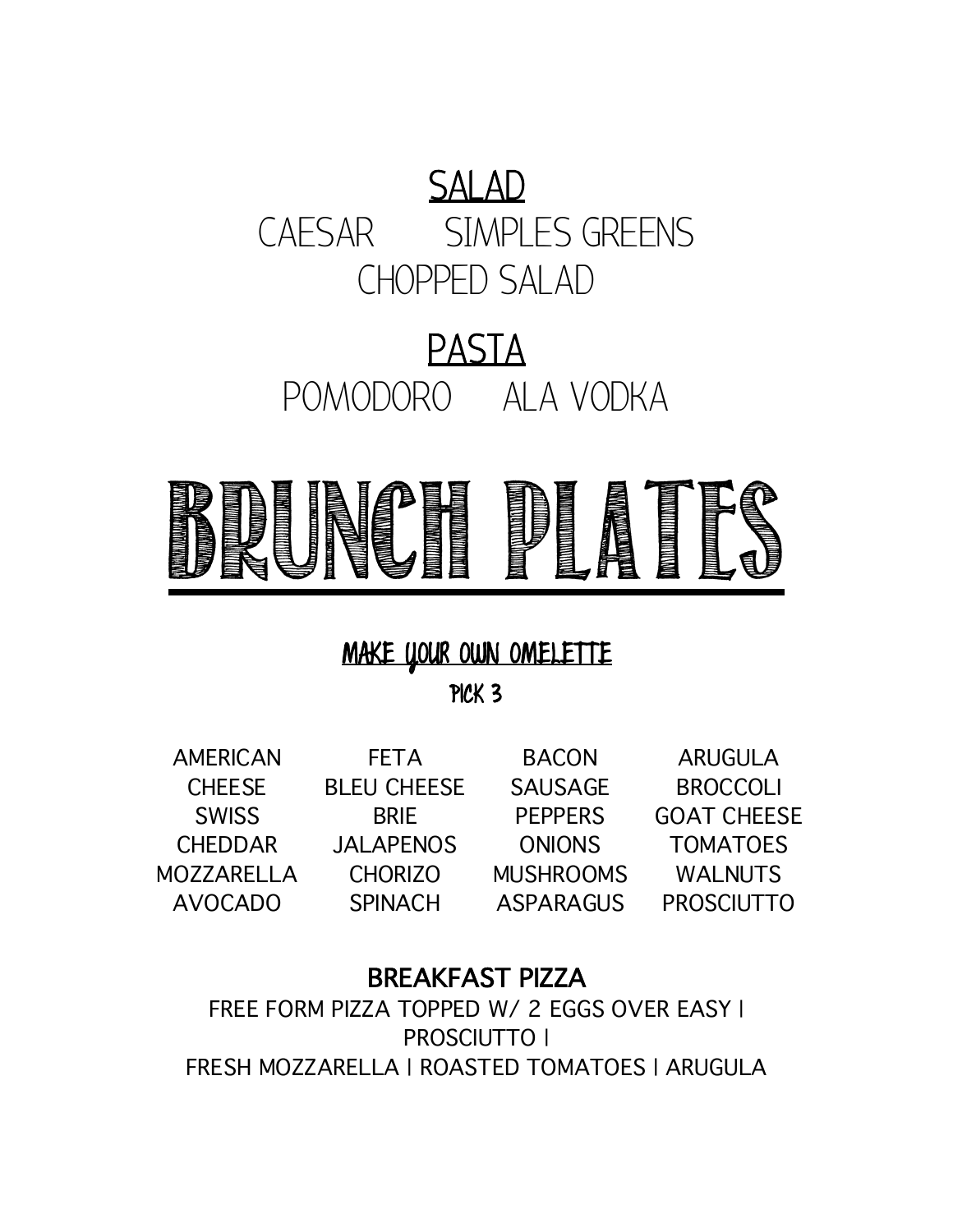### TRADITIONAL EGGS BENEDICT

ENGLISH MUFFIN | TWO POACHED EGGS | CANADIAN BACON | HOLLANDAISE SAUCE SERVED W/ COUNTRY STYLE POTATOES

### FRENCH TOAST

WHIPPED CREAM | STRAWBERRIES | MAPLE SYRUP

# PANCAKES

(PICK TWO)

PLAIN STRAWBERRY CHOCOLATE CHIP

PECAN WALNUT

BANANA APPLE CINNAMON BANANA PECAN S'MORES

# EGGS FLORENTINE

ENGLISH MUFFIN TOPPED W/ SPINACH | FETA CHEESE | POACHED EGGS |

HOLLANDAISE SAUCE SERVED W/ COUNTRY STYLE POTATOES

### HUEVOS RANCHEROS

SUNNY SIDE EGGS OVER CRISPY CORN TORTILLAS | JALAPENO AVOCADO SAUCE |

3 BEAN CHILI | SLICED AVOCADO SERVED W/ COUNTRY STYLE POTATOES

### CRAB CAKE BENEDICT

TWO CRAB CAKES TOPPED W/ POACHED EGGS | HOLLANDAISE **SAUCE** SERVED W/ COUNTRY STYLE POTATOES

### APPLE CINNAMON CREPES

FRESH CREPES FILLED WITH HOT APPLE PIE FILLING TOPPED W/ HOMEMADE WHIPPED CREAM

### ORANGE PECAN FRENCH TOAST

WHIPPED CREAM | MAPLE SYRUP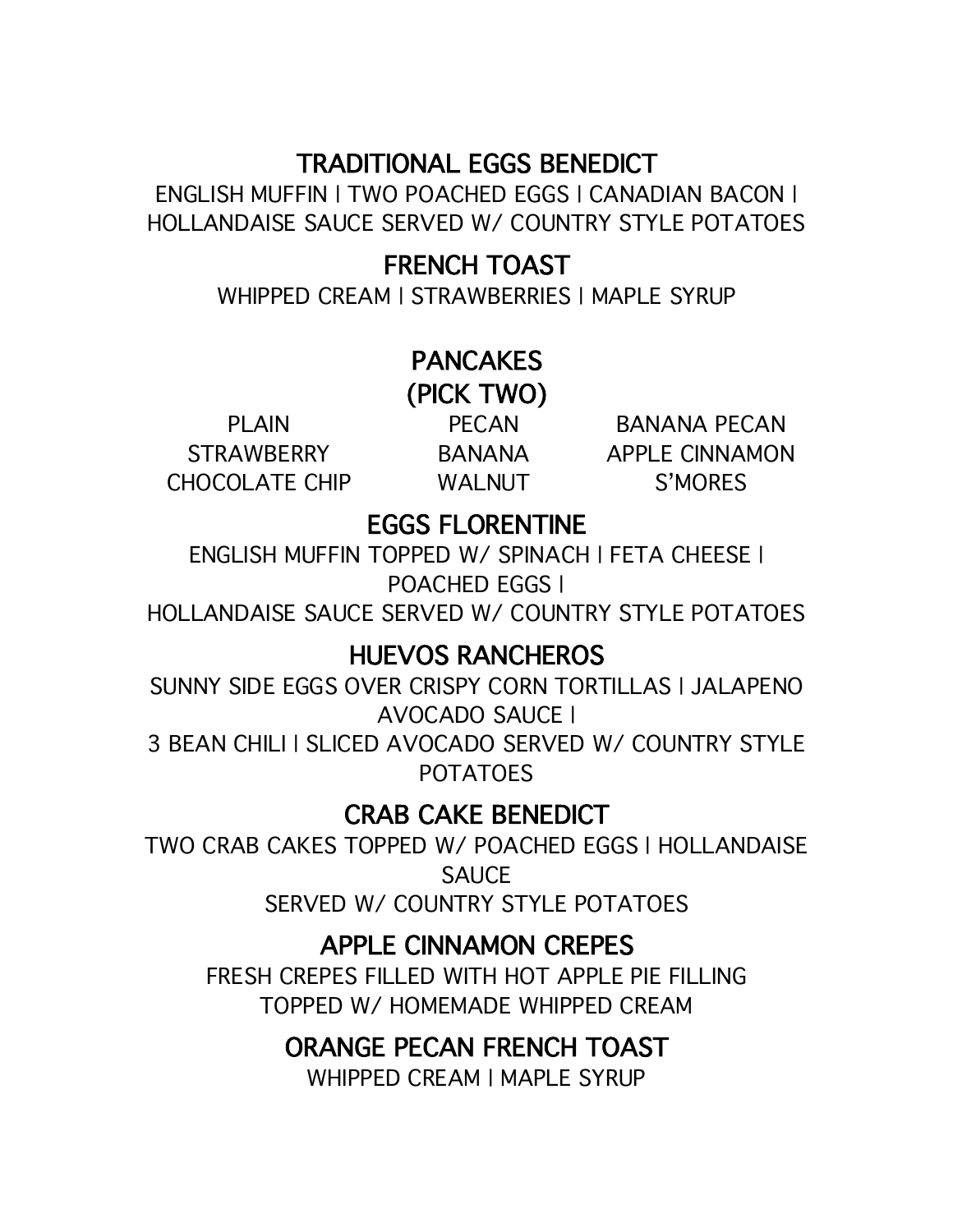### CLASSIC BURRITO

SCRAMBLED EGGS | CHORIZO | RICE | BEANS | JALAPENOS | AVOCADO TOPPED W/ CHEDDAR CHEESE SERVED W/ COUNTRY STYLE POTATOES



#### GF IRON SKILLET ROASTED CHICKEN

ORGANIC FREE RANGE CHICKEN SPLIT ROASTED IN AN IRON SKILLET | LEMON & ROSEMARY PAN JUICES | GRILLED LOCAL SEASONAL VEGGIES | ROASTED POTATOES

#### BUTTERMILK FRIED CHICKEN

HOME BATTERED FRIED CHICKEN | BROWN GRAVY | POTATO SALAD | PARMESAN PEPPER CORN ON THE COB

#### GF ARROZ CON POLLO

THE CLASSIC LATIN CHICKEN DISH W/ CHORIZO SAUSAGE | BLACK BEANS | YELLOW RICE | PEAS | CARROTS | CORN

#### THE DRAGON BOWL

BROWN RICE STIR-FRY | MUSHROOMS | MIXED LOCAL VEGGIES | SRIRACHA | SOY SAUCE

MOM'S HOMEMADE BBQ RIBS

CORN BREAD CASSEROLE | GINGER GLAZED CARROTS

#### A SIMPLE LINGUINE

BABY HEIRLOOM TOMATOES | MOZZARELLA | BASIL | GARLIC & OIL